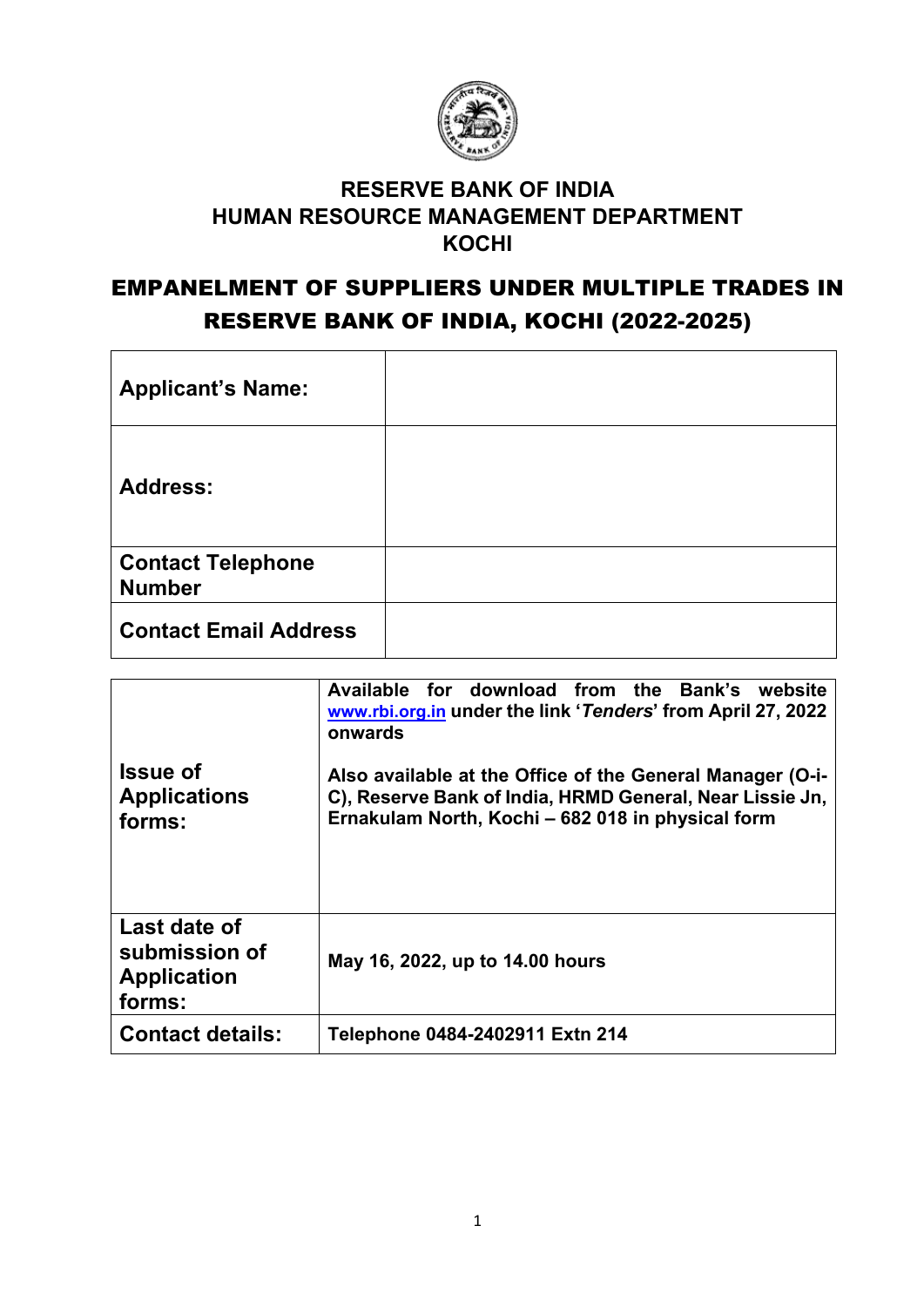

## **RESERVE BANK OF INDIA HUMAN RESOURCE MANAGEMENT DEPARTMENT KOCHI**

# Empanelment Of Suppliers Under Multiple Trades in Reserve Bank of India, Kochi (2022-2025)

Reserve Bank of India, Kochi, invites applications for **Empanelment of reputed Suppliers / Dealers for the following trades.**

- (i) Suppliers/ Dealers in General Office Stationery Articles
- (ii) Printers of Forms, Registers, Envelops, Rubber Stamps, Visiting Cards, etc.

#### **1. ELIGIBILITY CRITERIA**

- 1.1. The applicant shall have adequate experience in providing similar supplies / works to Government / Semi Government Organisations / RBI / Banks / PSUs and other reputed establishments during the past three years. i.e., from April 2019 onwards.
- 1.2. Applicant shall furnish their clients' list as per **'Enclosure-2'** showing the details of supply of similar works carried out by them during the last 3 years. The list shall include details such as nature of service rendered, name of the client, value of work executed, period of work etc. Applicant shall also furnish the Income Tax Returns for the past 3 years.
- 1.3. The Applicant shall also submit documentary evidence in support of minimum experience of 3 years (i.e. from April 2019 onwards). The Applicant shall submit copies of Purchase orders for works undertaken from April 2019 till date along with client certificates or completion certificates and relevant documents of having successfully completed the qualifying works based on the following criteria, in Government / Semi Government organisation / RBI / Banks / PSUs / other reputed Establishments during last 3 years.
	- i. Three similar completed works each costing not less than ₹20,000/- or
	- ii. Two similar completed works each costing not less than ₹30,000/- or
	- iii. One similar completed work costing not less than ₹40,000/-
- 1.4. The Applicant shall submit valid licenses/ registration for the trade. The Applicant shall have PAN and GST registration issued by respective registering authorities. They shall furnish the copies of relevant certificate / licenses, issued by the respective authority.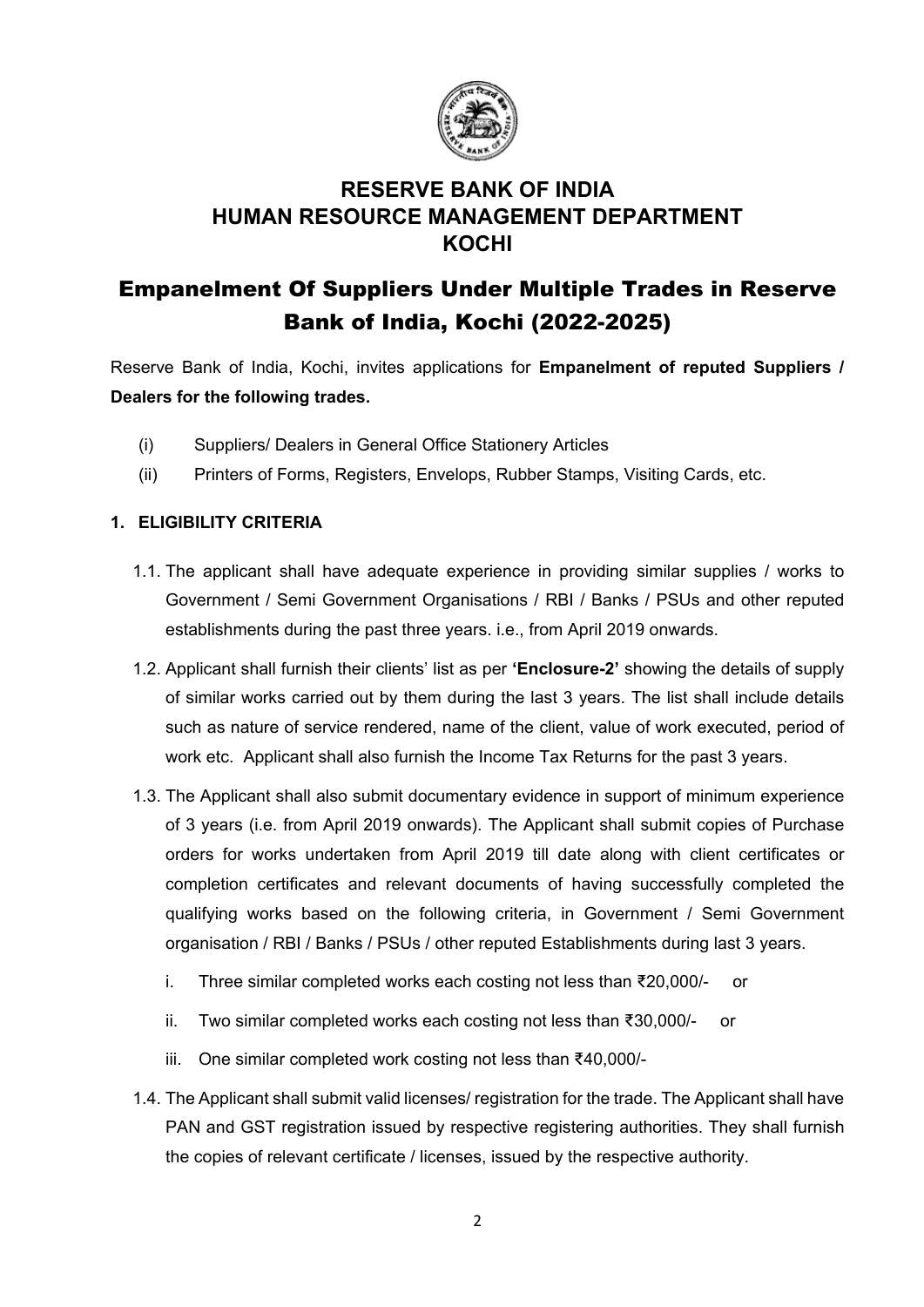- 1.5. The service provider shall submit a Banker's Certificate, as per '**[Annex –](#page-9-0) II'**, from its banker for an amount not less than ₹50,000/-. The date of issue of this certificate should not be before January 01, 2022.
- 1.6. The Bank, based on its discretion, may undertake visits to the applicant's establishment to assess the suitability and competence of the applicant to undertake similar works. The Applicant shall permit such visits of the Bank's Officers. The Bank shall not consider the application for empanelment in the following cases, even if the applicant possesses all other eligibility criteria:
	- i. The printer/ dealers of stationary articles fail to permit the visit of the Bank's Officers to visit their Establishment to verify the suitability and competence of the applicant.
	- ii. The Bank's Officer(s), after their visit, find the infrastructure of the applicant inadequate for undertaking the Bank's works.
	- iii. The Bank finds the applicant incompetent to undertake similar works.

#### **2. GENERAL INSTRUCTIONS & TERMS AND CONDITIONS**

- 2.1. Interested applicants may download the application form from the Bank's website at ['www.rbi.org.in'](https://www.rbi.org.in/) under the link 'Tenders' or collect the Application Form from the office of the General Manager (O-i-C), Reserve Bank of India, HRMD General, Near Lissie Jn, Ernakulam North, Kochi – 682 018, on any working day from April 27, 2022. For more details, please contact on telephone: 0484-2402911 Extn 219.
- 2.2. Already empanelled contractors are also required to apply afresh for empanelment.
- 2.3. Interested applicants are mandatorily required to superscribe "Empanelment of Suppliers under Multiple Trades (2022-2025) – HRMD GENERAL" as per '**[Annex-III'](#page-10-0)** on the sealed cover containing the duly filled application and requisite documents and submit to the Bank, addressed to the General Manager (O-i-C), Reserve Bank of India, HRMD General, Near Lissie Jn, Ernakulam North, Kochi – 682 018 on or before 14.00 hrs of May 16, 2022.
- 2.4. During scrutiny, if any of the applicant is found not to possess the required qualification criteria or to have submitted false/ incorrect information, his/her application will be liable for rejection. Applications of only those applicants who fulfil the specified qualification criteria and submit the required documents shall be processed further. The applicants who fulfil the eligibility criteria as mentioned in the Empanelment Notice will be considered for empanelment. However, the Bank shall arrange a visit by its Officer(s) to visit the applicant's establishment for ascertaining the location, staff strength, spare capacity, competence, etc.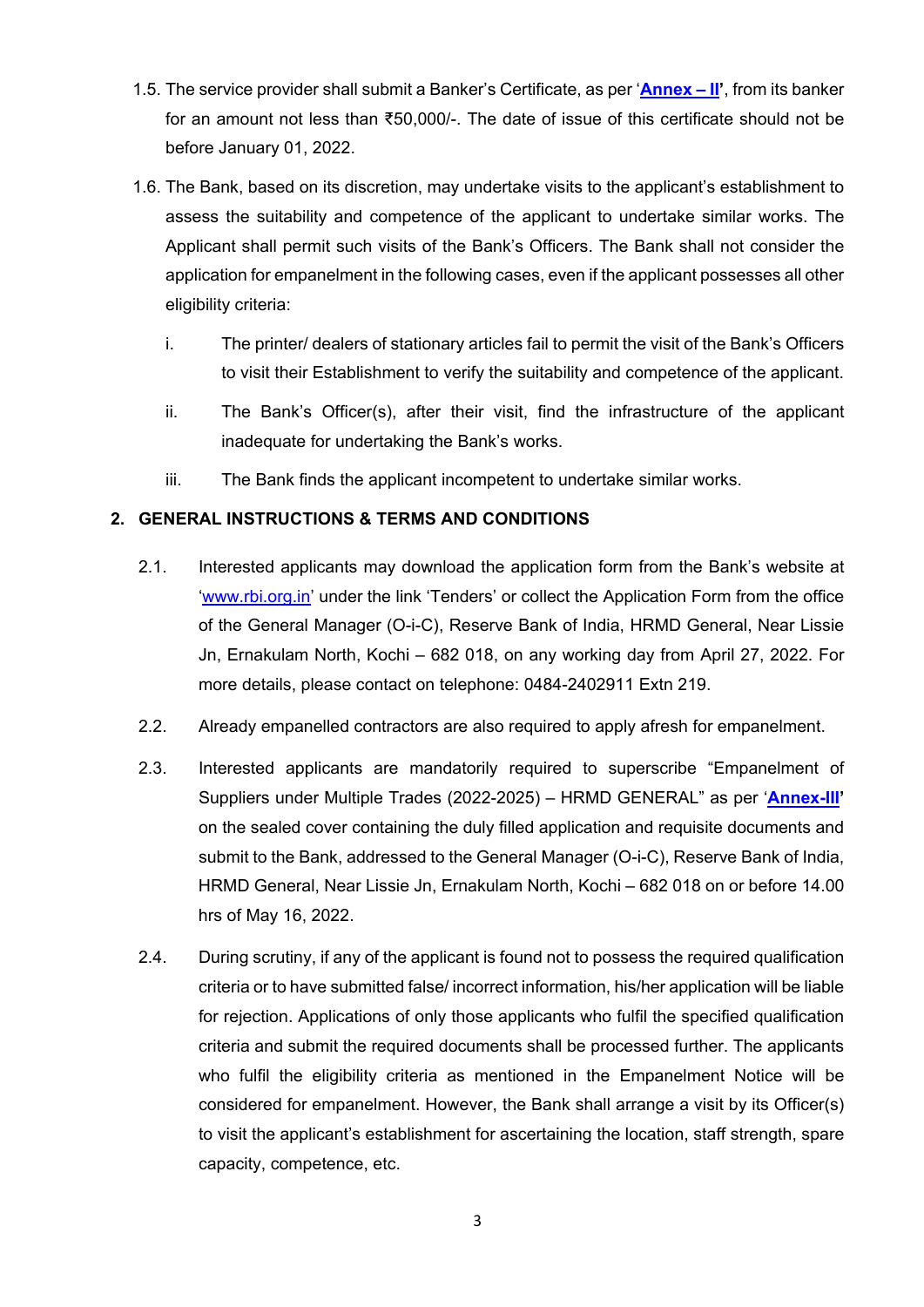- 2.5. A format of Client Certificate to be issued by Clients and format of Banker's Certificate are enclosed with this blank application form as per '**[Annex –](#page-8-0) I'** and '**[Annex –](#page-9-0) II'** respectively.
- 2.6. The applicants shall submit the Client certificates of the qualifying works issued by their clients for whom they have carried out eligible works in terms of qualification criteria described in the empanelment notice. The Bank reserves the right to independently verify the client's reports.
- 2.7. Client certificate issued by those clients other than Government / Semi Government organisation / RBI / Banks / PSUs must be supported by adequate proof of payments received by the applicant for the work done by them.
- 2.8. The Bank shall have the right to independently verify the submitted certificates.
- 2.9. Satisfactory client certificates for works done for different employers should preferably be furnished along with the application.
- 2.10. The application form shall be signed by a person on behalf of the organization, who is duly authorised to do so. Each page of application shall be properly signed.
- 2.11. If the space in the application form is insufficient for furnishing full details, such information may be supplemented on a separate sheet of paper duly signed and sealed stating therein the part of the statement, serial number and page number.
- 2.12. While deciding upon the selection of the contractors, emphasis will be on the ability, experience of successfully completed similar works, performance, value of works executed and competence to do good quality work in accordance with the specifications.
- 2.13. The panel shall remain valid till March 31, 2025, from the date of coming into existence subject to periodical review of performance at the end of March every year. The name (s) of the suppliers / dealers shall be removed from the panel in the event of occurrence of any one or more of the failures on their part as detailed below:
	- i. Fails to respond to the call notice inviting tenders / quotations consecutively on three occasions in a period of one year or fails to execute contracts awarded.
	- ii. Persistently violates any important conditions of the contracts like maintaining time schedule and business dealing, etc.
	- iii. Fails to abide by the condition of empanelment or is found to have given false information at the time of empanelment.
	- iv. Is declared or is in the process of being declared bankrupt / insolvent, wound up, dissolved or partitioned.
	- v. Persistently violates labour regulation / rules.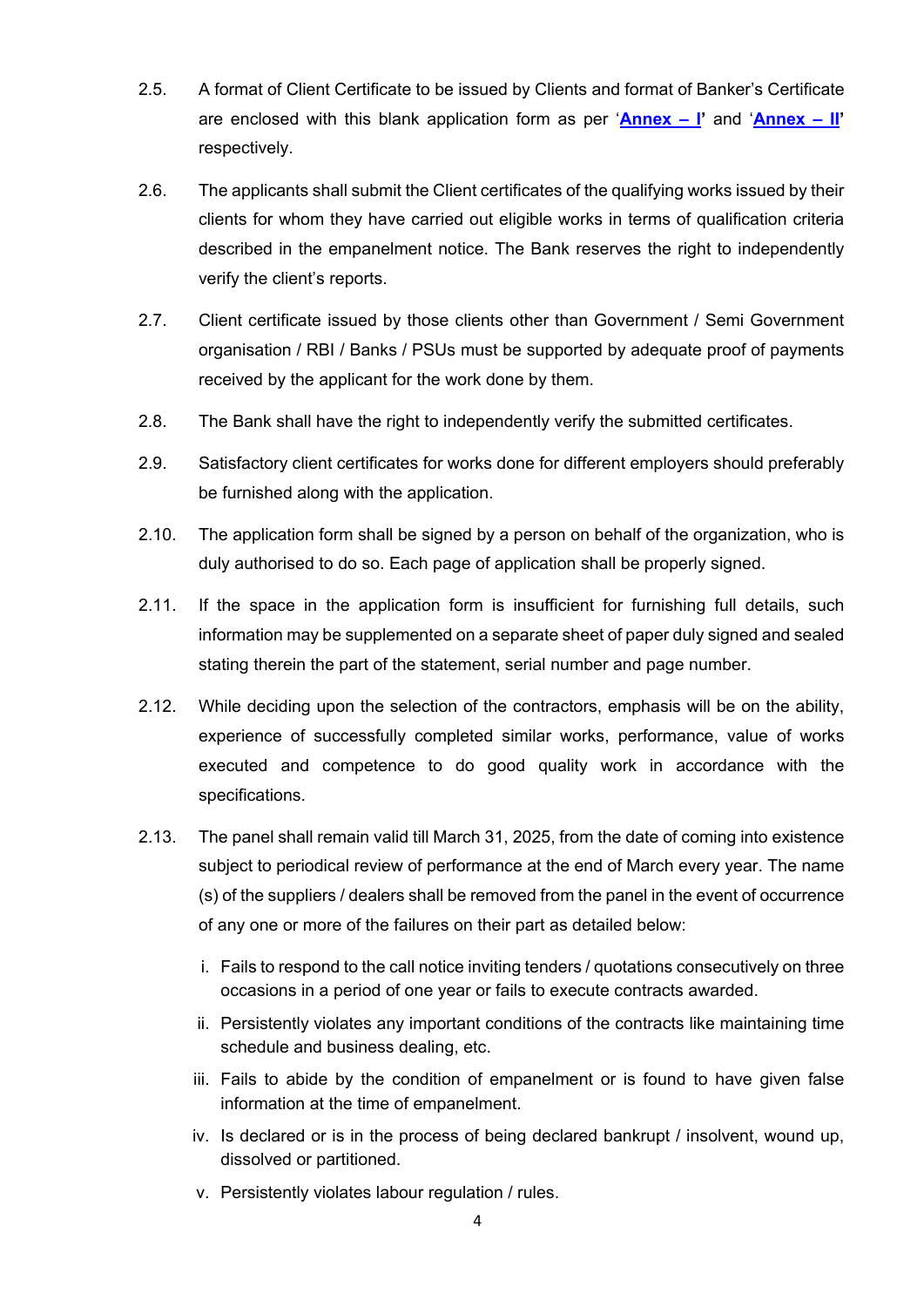- 2.14. Application containing false or inadequate information is liable for rejection.
- 2.15. The Bank reserves the right to reject any or all the applications without assigning any reason thereof.
- 2.16. Clarifications, if any, required may be obtained from the General Manager (O-i-C), Reserve Bank of India, HRMD General, Near Lissie Jn, Ernakulam North, Kochi – 682 018.
- 2.17. The suppliers and printers should have complete information on the delivery persons engaged by them and ensure that only persons having clean police records are deployed for RBI duty.
- 2.18. The suppliers/ printers shall be responsible for and make good any loss or damage, caused by any act or default, on their part or on the part of their employees /agents to the Bank's property.
- 2.19. The bank reserves the right to avail of the services of one or more suppliers / printers for the same item of the supply.
- 2.20. The stationery articles/ printing materials should be delivered in full at our office.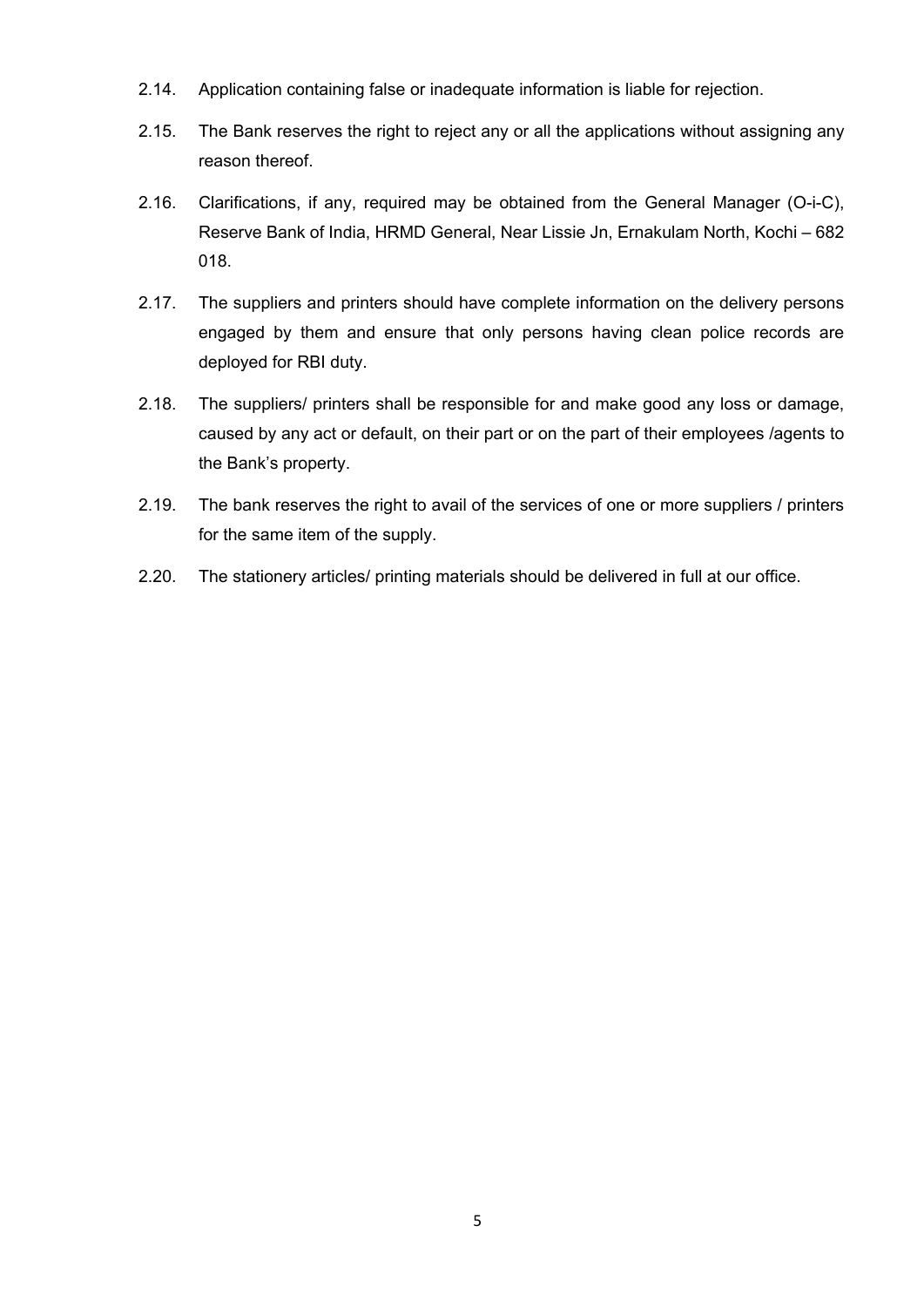## **Form of Application**

The General Manager (O-i-C) Reserve Bank of India HRMD General Ernakulam North Kochi – 682 018

Sir,

Having read and understood the Eligibility Criteria and General Instructions to the applicants and all other relevant information, I/we hereby apply for the following empanelment in the Bank.

| <b>Trade Name</b>                                               | <b>Applying for</b><br>(Please tick '√') |
|-----------------------------------------------------------------|------------------------------------------|
| Suppliers / Dealers in General Office Stationery Articles.      |                                          |
| Printers of Forms, Registers, Envelops, Rubber Stamps, Visiting |                                          |
| Cards etc.                                                      |                                          |

ii) I/We declare that all the information furnished are correct to the best of my/our knowledge and belief.

iii) I/We understand that if any false information is detected at a later date, any future contract made between ourselves and the Reserve Bank of India, Kochi on the basis of the information given by me/us will be treated as invalid by the Reserve Bank of India.

iv) I/We have provided the Basic Details, details of Past experience, details of Qualifying works and applicable client's certificates in the prescribed proforma.

v) I/We have provided my/our Banker's Certificate in the prescribed proforma.

vi) I/We also agree that I/we have no objection if enquiries are made about the works listed by me/us in the accompanying sheets or any other inquiry on the information furnished in the accompanying sheets.

vii) I/We agree that the decision of the Reserve Bank of India with respect to the empanelment shall be final and binding on me/us.

#### **Signature and Seal of the Applicant:**

**Name & Designation:** 

**Address:**

**Email ID (mandatory field): Mobile / Landline No. (mandatory field):**

**Place: Date:**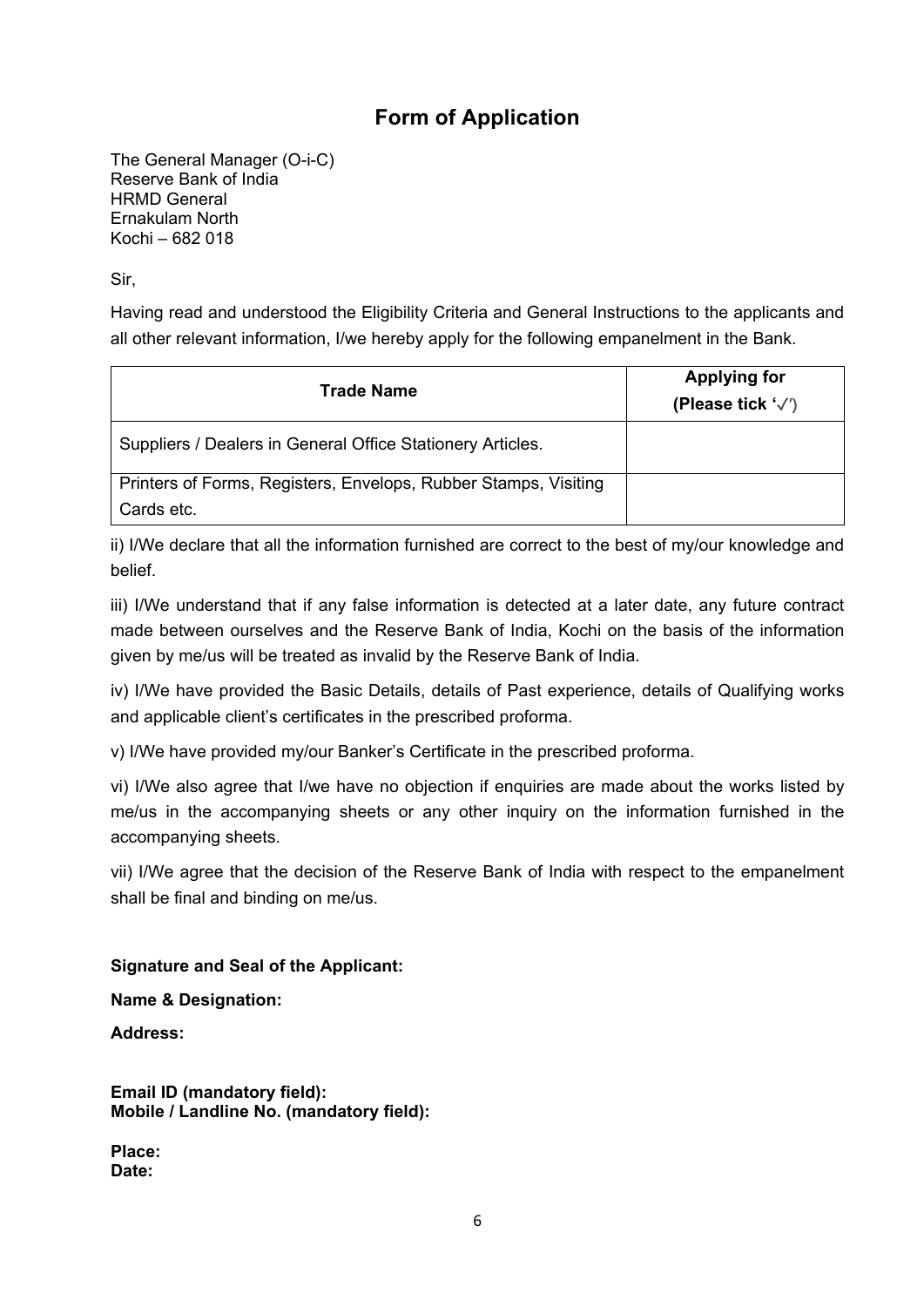# **Enclosure 1 - Basic Details of the Applicant Sl. No. Particulars of Applicant Details to be filled by the Applicant 1 Name of the Applicant 2 Type of Registration of the Applicant 3 Name and Address of the Proprietor/ Partners/ Directors of the Company 4 Registration with Date, of the Applicant along with all details of documents viz. Certificate of Incorporation, Memorandum of Association, Partnership Registration, etc. 5 Indicate if involved in any litigation / disputes 7 PAN Number 8 GSTIN 9 Name of the Authorized Signature along with documentary proof of authorization 10 Bank Account Details Account Name: Account Number: IFSC: Bank and Branch:**

#### **(Please Note: All fields are to be mandatorily filled)**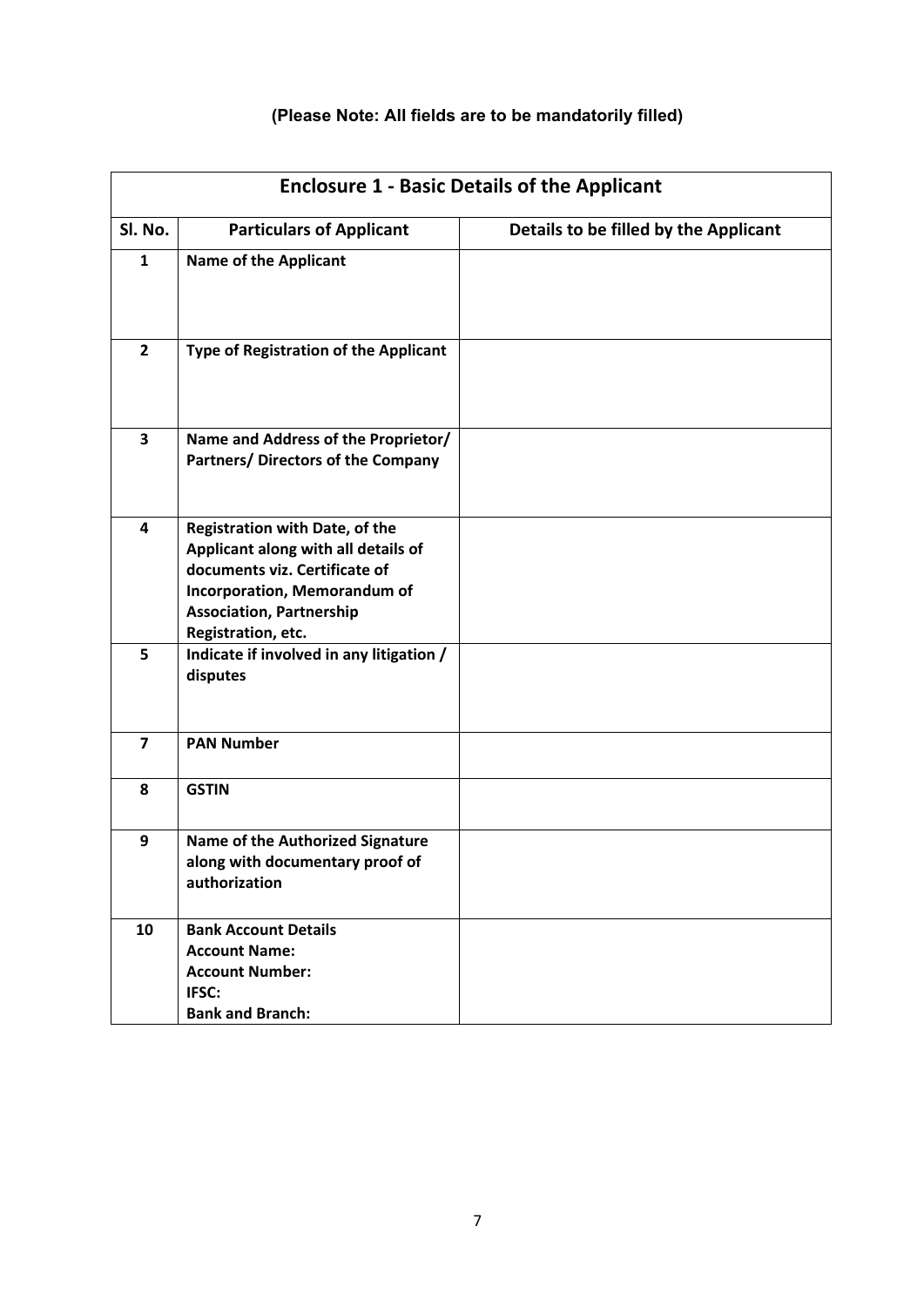|                                                                                    | of Work<br>/Supply<br>Period                                                                                                     |  |  |  |
|------------------------------------------------------------------------------------|----------------------------------------------------------------------------------------------------------------------------------|--|--|--|
| Enclosure 2: Details of Experience and Qualification for undertaking Similar Works | Supply (inclusive of<br>taxes) in Rupees<br>Value of Work /                                                                      |  |  |  |
|                                                                                    | Name, Address, Email address and<br>Telephone number of the client<br>(Govt. / Semi-Govt/ PSU / RBI /<br>Reputed Establishments) |  |  |  |
|                                                                                    | Nature of Work / Supply rendered                                                                                                 |  |  |  |
|                                                                                    | SI.No.                                                                                                                           |  |  |  |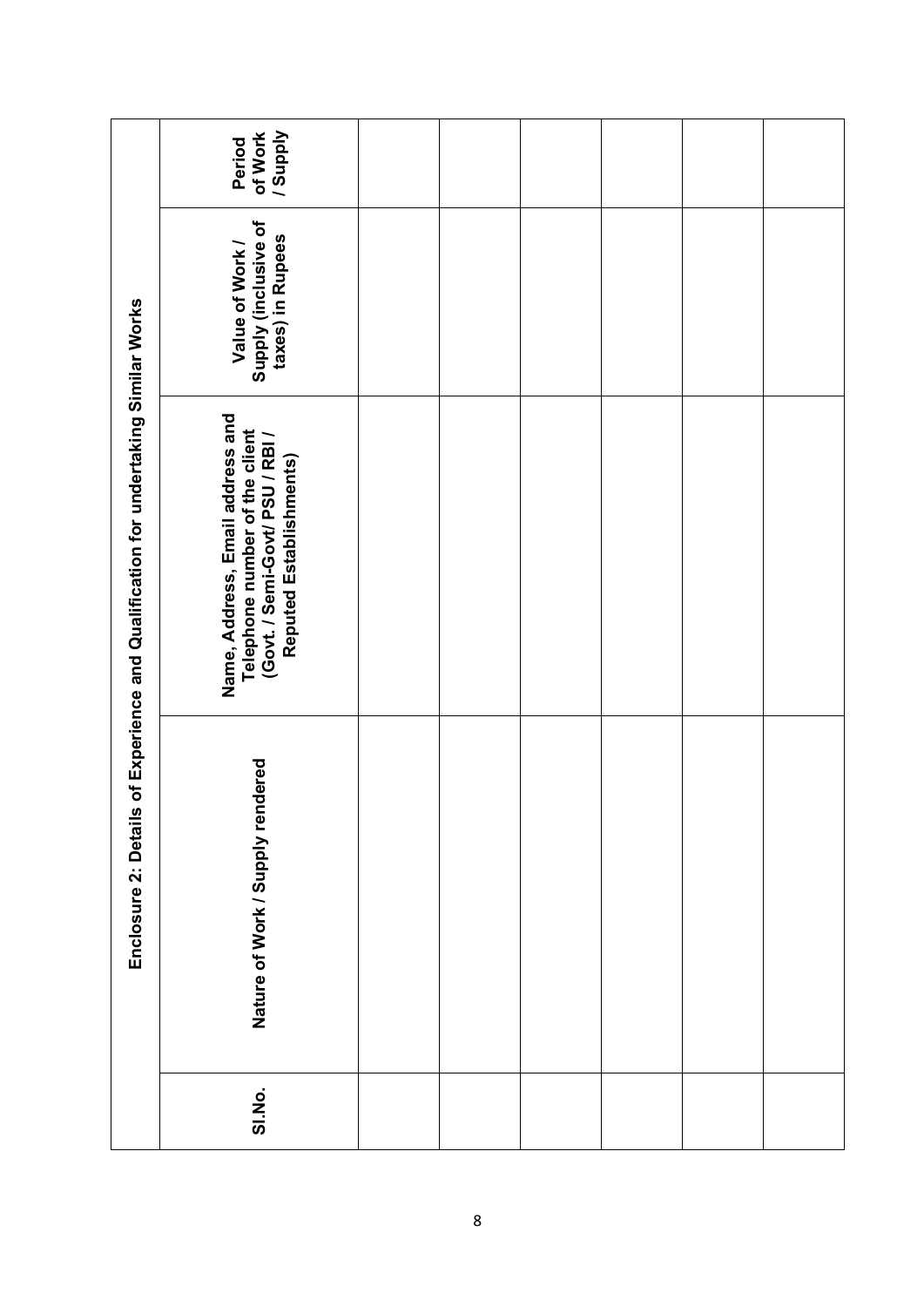#### **Annex-I**

### <span id="page-8-0"></span>**Format for Client's Certificate for Empanelment of Printers/ Dealers of Stationery Articles for Reserve Bank of India, Kochi (2022-2025)**

Name and address of the Client: -

Details of Service (s) availed from M/s \_\_\_\_\_\_\_\_\_\_\_\_\_\_\_\_\_\_\_\_\_\_\_\_\_\_\_\_\_\_\_\_\_\_\_\_\_\_\_\_\_

| SI.            | <b>Particulars</b>                                                           | <b>Comments</b>                                                       |
|----------------|------------------------------------------------------------------------------|-----------------------------------------------------------------------|
| No.            |                                                                              |                                                                       |
| 1              | Nature of Work and Location                                                  |                                                                       |
| $\overline{2}$ | Work / Supply Order No. and date                                             |                                                                       |
| 3              | <b>Work / Supply Amount in Rupees</b>                                        |                                                                       |
| 4              | Date of Commencement of Work / Supply                                        |                                                                       |
| 5              | Date of Completion of Work / Supply                                          |                                                                       |
| 6              | Comments regarding adherence of terms<br>and conditions of contract          |                                                                       |
| $\overline{7}$ | Any penalty imposed for non-adherence<br>of terms and conditions of contract |                                                                       |
| 8              | Any other information                                                        |                                                                       |
| 9              | <b>Overall Performance of the Contractor</b><br>(Please tick anyone)         | <b>Outstanding / Very Good / Good /</b><br><b>Satisfactory / Poor</b> |

#### **Signature and Seal of the Authorised Official**

Contact Number (mandatory field):

Contact Email Address (mandatory field): Place:

Date: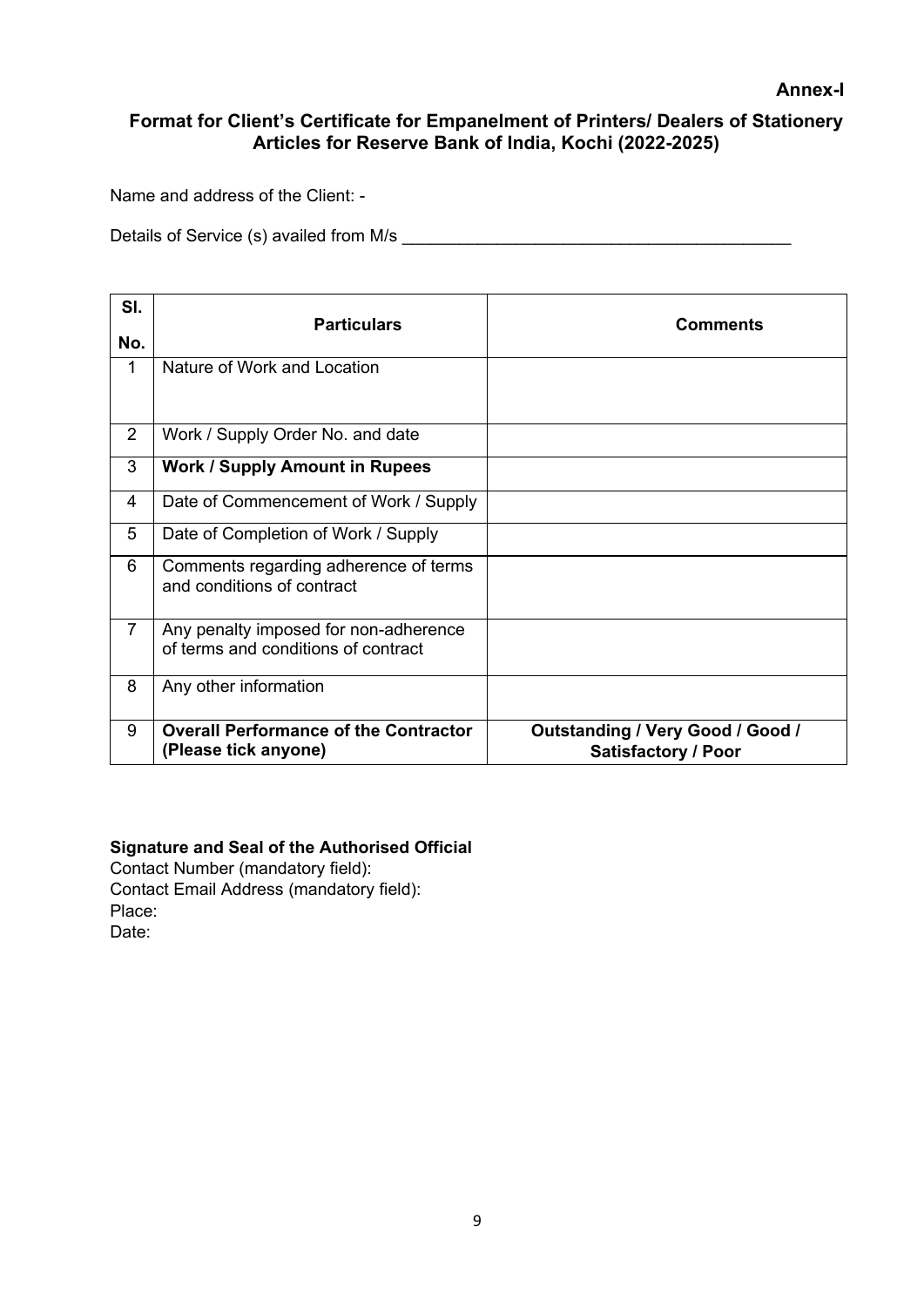#### **Annex-II**

#### **Form of Banker's Certificate from a Scheduled bank**

<span id="page-9-0"></span>

|     |  | This is to certify that to the best of our knowledge and information                   |  |  |            |  |  |                         |  |
|-----|--|----------------------------------------------------------------------------------------|--|--|------------|--|--|-------------------------|--|
| M/s |  |                                                                                        |  |  |            |  |  | having marginally noted |  |
|     |  | address, a customer of our bank, are/is respectable and can be treated as good for any |  |  |            |  |  |                         |  |
|     |  | engagement up to a limit of Rs.                                                        |  |  | /- (Rupees |  |  |                         |  |

This certificate is issued without any guarantee or responsibility on the Bank or any of the officers.

\_\_\_\_\_\_\_\_\_\_\_\_\_\_\_\_\_\_\_\_\_\_\_\_\_\_\_\_\_\_\_\_\_\_\_\_\_\_\_\_\_\_\_\_\_\_\_\_\_\_\_\_\_\_\_\_\_\_\_\_\_\_\_\_\_\_\_\_\_\_\_\_\_\_\_\_).

(Signature and Seal)

For the Bank

Contact Number (mandatory field): Contact Email Address (mandatory field): Place: Date: